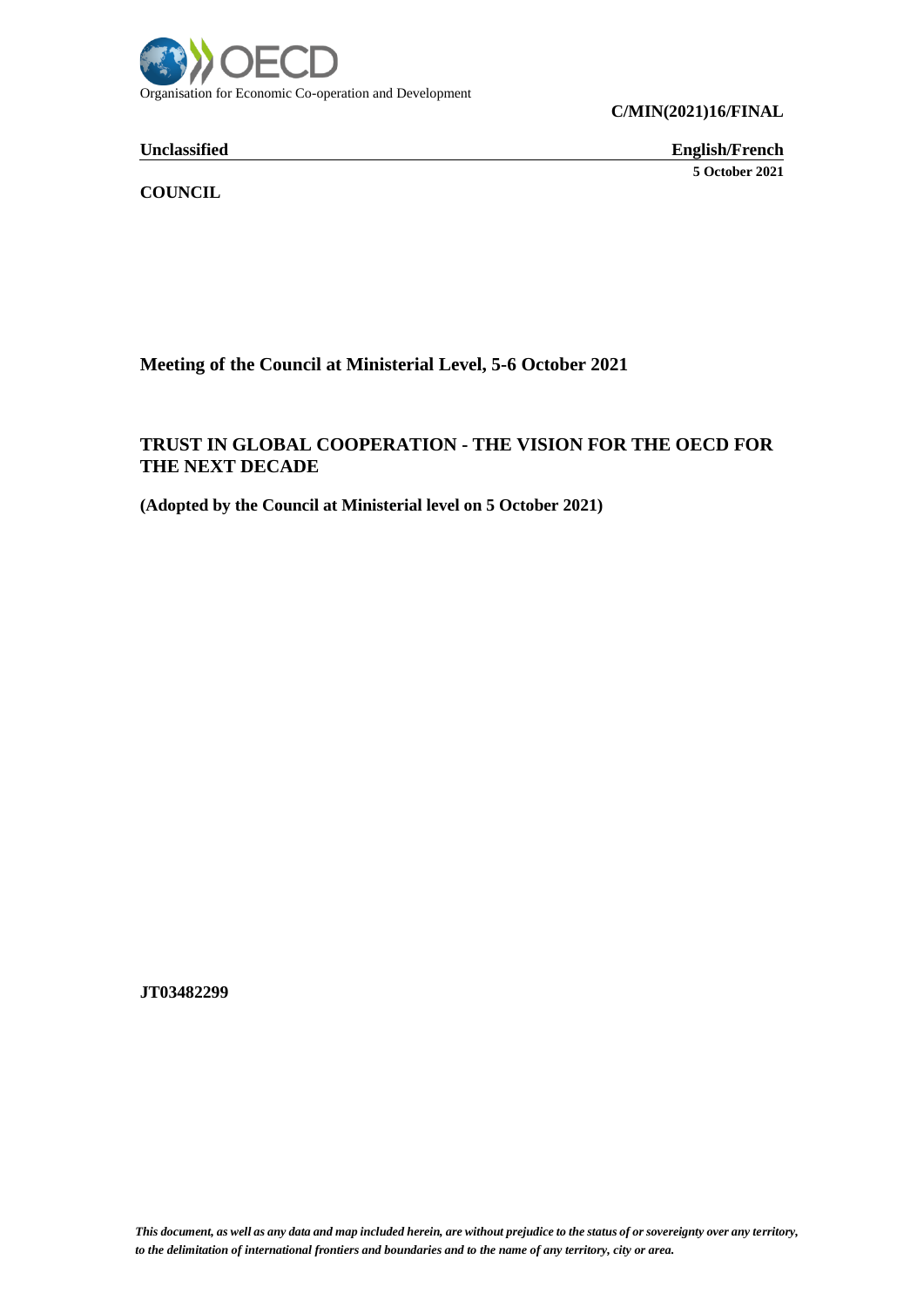#### **Trust in Global Cooperation**

#### **The vision for the OECD for the next decade**

*This year, we the Members, with the European Union fully participating, celebrate the 60th anniversary of the foundation of the OECD. We form a like-minded community, committed to the preservation of individual liberty, the values of democracy, the rule of law and the defence of human rights. We believe in open and transparent market economy principles*. *Guided by our Convention, we will pursue sustainable economic growth and employment, while protecting our planet. Our shared endeavour is to end poverty, to tackle inequalities and to leave no one behind. We want to improve the lives and prospects of everyone, inside and outside the OECD. As a global pathfinder, the OECD will therefore continue to develop evidence-based analysis that helps generate innovative policies and standards to build stronger, more sustainable and more inclusive economies, inspiring trust and confidence for resilient, responsive and healthy societies.*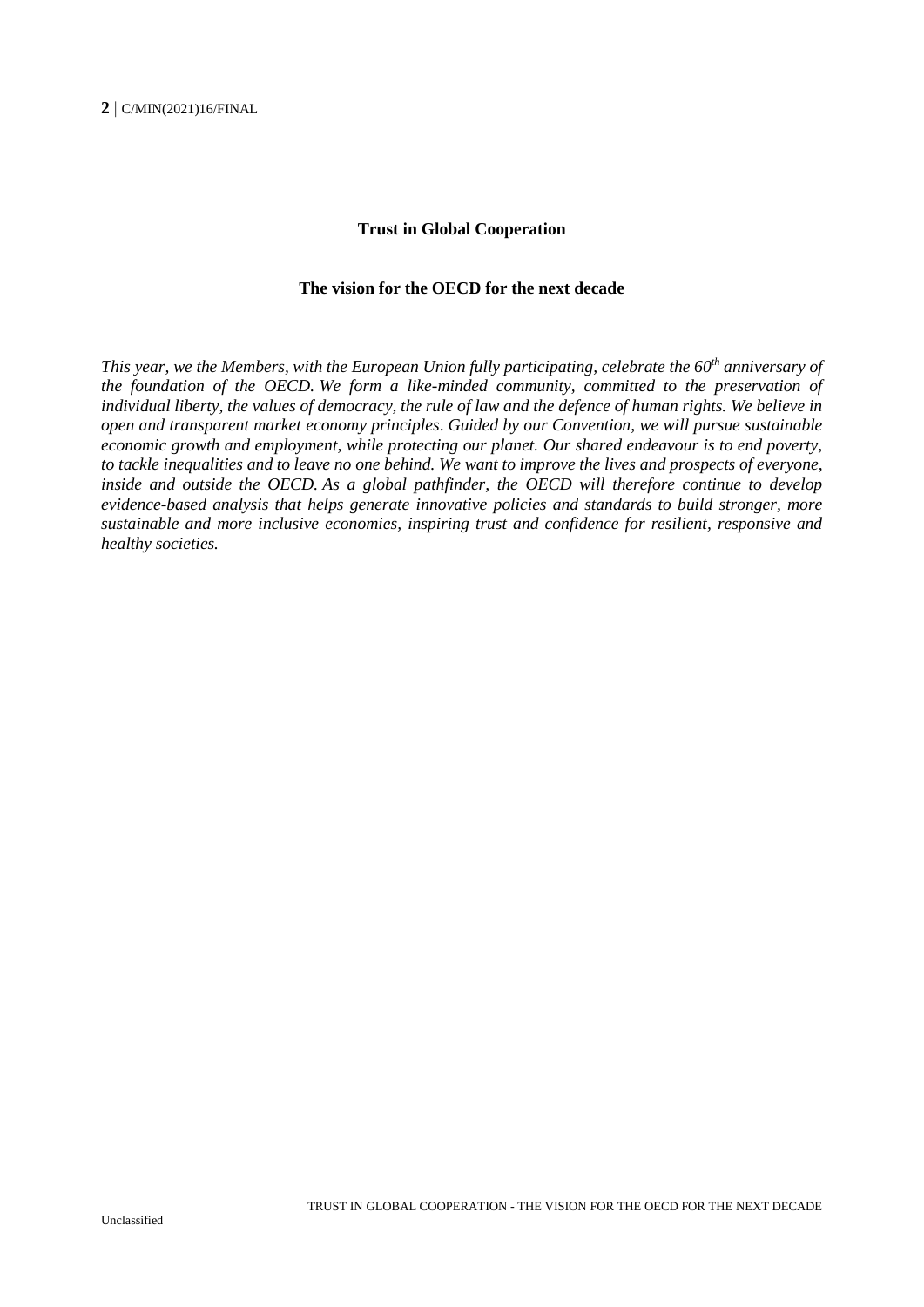# **The world faces significant and growing challenges that require global cooperation and action.**

The world has changed dramatically in recent years. Existing megatrends have become more evident, opportunities and threats more visible. The Global Financial and COVID-19 crises have accelerated these trends, underscoring the inter-dependency and complexity of today's world.

The consequences of climate change, pollution, bio-diversity loss and ocean acidification are undeniable. If we do not act now, environmental degradation will have a devastating impact on our economies and societies. The climate crisis is existential.

Science, innovation, digitalisation and technological progress are changing the world, providing us with solutions and opportunities. While the COVID-19 crisis has provoked the deepest social, economic and public health crisis since the foundation of our Organisation, science and industry developed safe and effective vaccines with unprecedented speed.

Despite technological progress, our economies are experiencing low productivity growth. Inequality has increased in terms of income, wealth and opportunity within and between countries. Social mobility has decreased. Youth, women, the elderly and the more vulnerable have borne the brunt of recent crises. Demographic change, environmental degradation and the rise in global debt, private and public, may lead to rising intergenerational inequities.

The share of migrants in the world population is still rising. Migration and integration are complex and sensitive issues, which require a comprehensive and balanced approach to address both their challenges and possible benefits, while respecting national competences.

While these global challenges require effective and global responses, multilateralism is increasingly under pressure. Trade and geopolitical tensions are more prominent. Globalisation and open markets are viewed with increasing concern. The complexity of public governance baffles many, and trust in public policymaking has declined.

These accelerating trends and their impact underscore the need to protect and promote multilateralism. Effectively addressing global challenges requires both national action and international cooperation to create the global public goods we need for a resilient future.

# **We, the Members and the EU reassert our core values and reaffirm our founding goals.**

Amidst these challenges, we reaffirm the goals of our Convention and hereby set our vision for an effective and influential OECD for the next decade. We form a like-minded community, committed to the preservation of individual liberty, the values of democracy, the rule of law and the protection of human rights. We believe in the value of open, trading, competitive, sustainable and transparent market economies.

Our cultural and historical diversity adds to the richness of the OECD. Our commitment to shared values and a consensus-based approach constitute the strength of the Organisation. The OECD rests on a firm foundation of strong member-led expert committees, a highly qualified Secretariat, world-class data collection, evidence-based analysis and robust peer reviews. This enables the OECD to be a global leader in benchmarking policies and in developing and disseminating best practices, policy guidelines and legal instruments.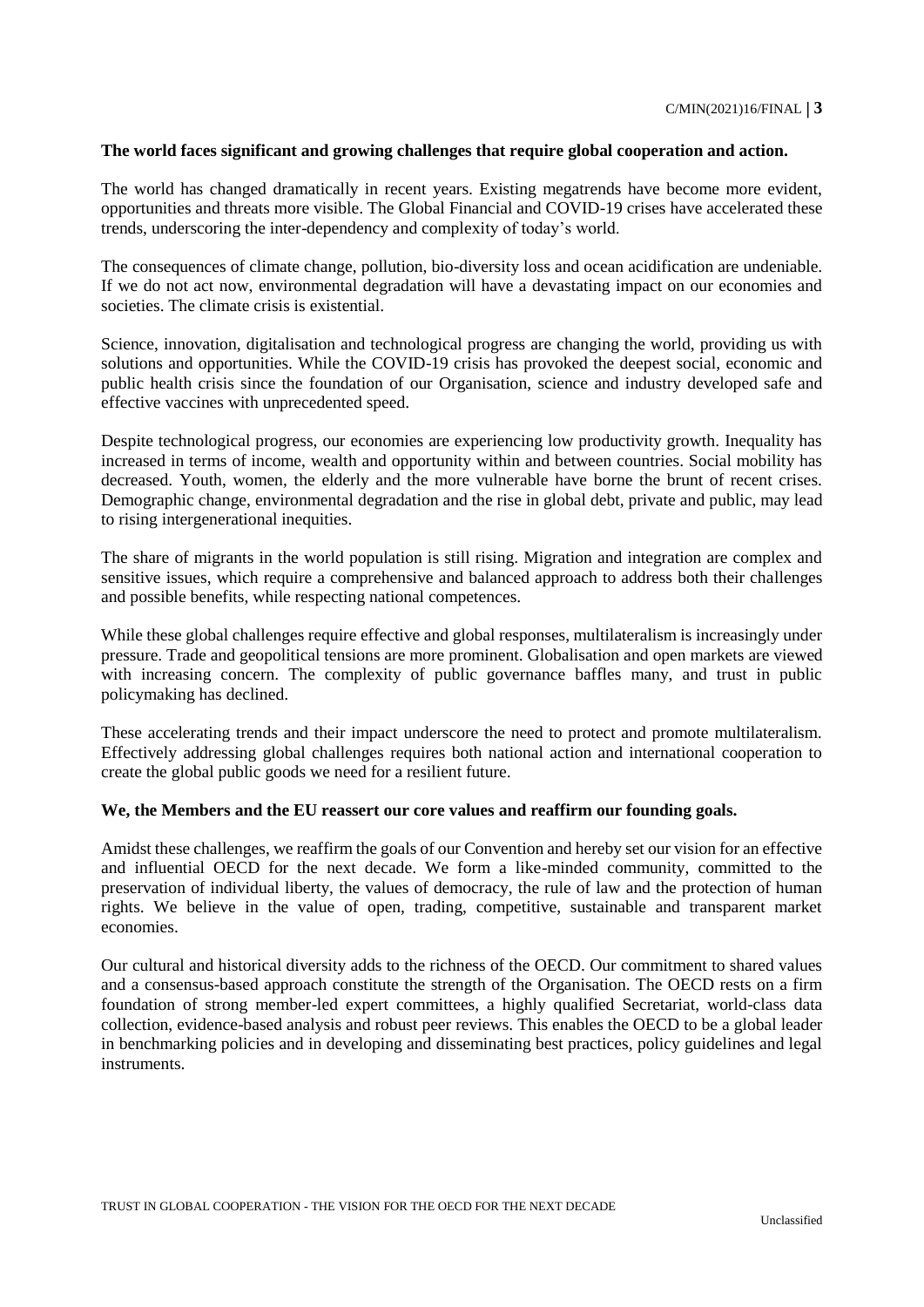In its 60 years of existence, the OECD has assisted both Members and non-Members in fostering good governance and in informing, reforming and improving their public policies. A trusted multilateral actor, the OECD has a vital role in the global governance architecture. The OECD strengthens, within its mandate, the rules-based international order by developing standards promoting wellbeing for all. OECD standards have become global references for capital flows, taxation, anti-bribery and anti-corruption frameworks, responsible business conduct, corporate governance, development assistance, education and, most recently, artificial intelligence.

# **Together we work towards strong, sustainable, green, inclusive and resilient growth….**

We are determined that the OECD will continue to support countries, within and outside the OECD, to develop policies together that promote sustainable and inclusive economic growth and we are committed to developing benchmarks with global relevance. Recent global crises have not only brought opportunities to "build back better" and accelerate a just transition, but also impose an obligation on us to promote more resilient systems for future generations.

Climate change adaptation and mitigation are fundamental for resilient socio-economic and ecological systems. An unprecedented transformation of our economies is needed. The OECD will prioritise climate resilience and energy transition and support countries in their just transition towards net-zero greenhouse gas emissions, supporting its Members to achieve the objectives of the 2015 Paris Agreement.

The OECD will accelerate its development of policy options to help close the gaps in well-being, within and between countries, between genders and between generations. The OECD will ensure that all its analysis, research and policy advice integrates a gender equality perspective.

The OECD will continue its leading role in work on economic policy, structural reform and productivity. It will continue its work on science, innovation and digitalisation, harnessing their potential for economic growth and social and digital inclusion. This should support open societies in the digital and data driven age. The OECD will advance responses to the challenges of digitalisation, including the necessity to develop new skills, the evolution of the traditional model of work and modes of business, the need to update competition policy, the need to guard against threats to democracy, digital security and privacy and to combat disinformation online. To support this work, the OECD will also continue to seek out initiatives that enhance and promote data free flow with trust.

The OECD will continue to play a leading role in supporting tax policies and reforms that build and strengthen a global tax system that is stable, efficient, equitable and equipped to meet the needs of the  $21<sup>st</sup>$ century global economy.

The OECD values international trade and will continue to support open trade and transparency. The OECD will continue to provide high quality research to support open markets, achieving a global level playing field, defending human rights and guarding against disruptions in global supply chains which are key to sustainable and inclusive growth. The OECD will continue engaging with the future of work, resilient labour markets, quality jobs and the importance of social dialogue. Job availability and the quality of jobs are crucial, especially to the younger generation. The OECD will put more focus on resilient health systems. The OECD will support the transition of the agri-food sector to a resilient sector that secures nutritious food, income for farmers and a sustainable environment. The OECD will continue its important work on science and technology, corporate governance, responsible business conduct, artificial intelligence, education, lifelong learning and skills, on SMEs, cities and regions.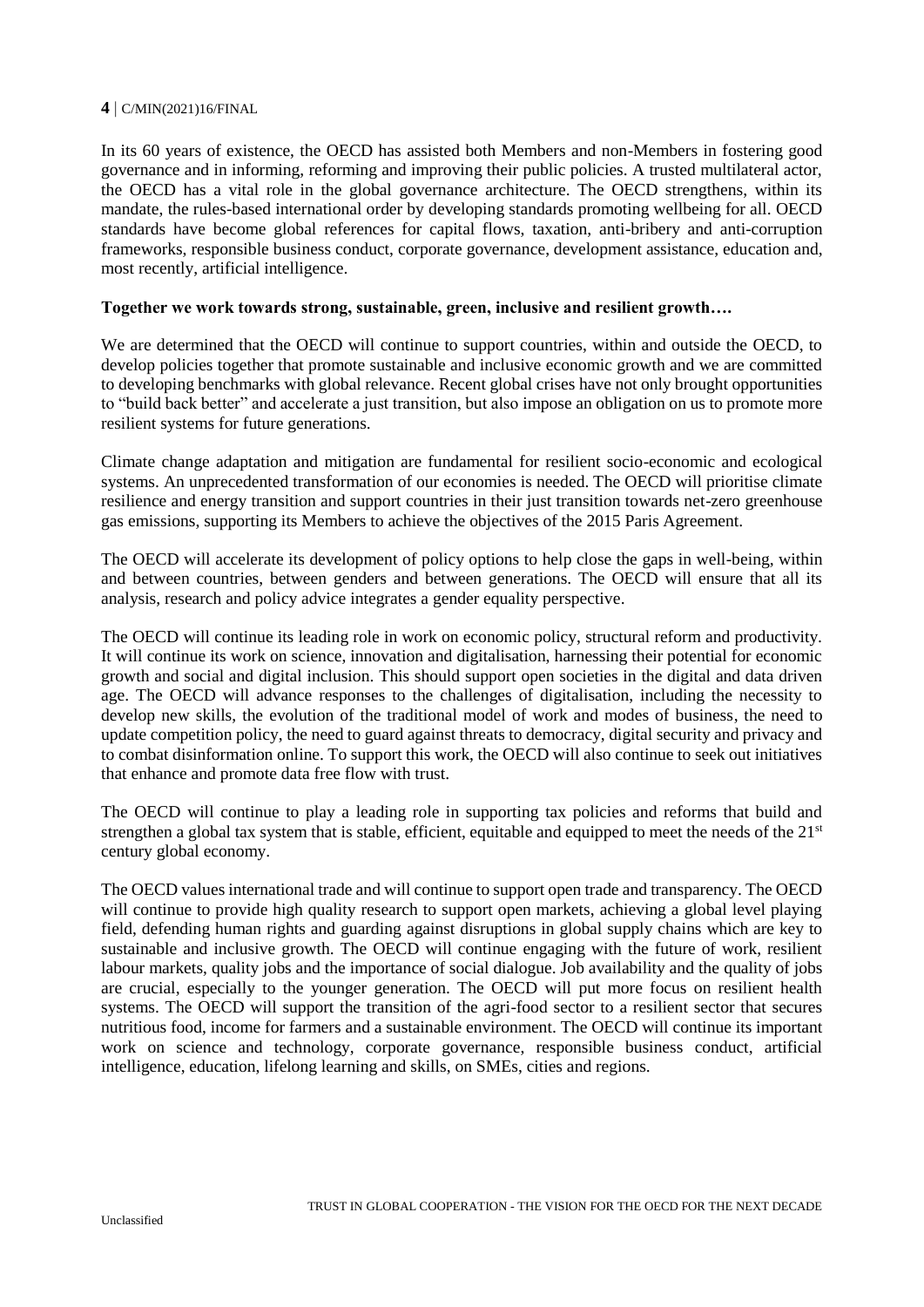It is exactly this breadth of policy issues, which provides the OECD with a unique capability to analyse complex policy issues and recommend coherent policies, complemented by working with the International Energy Agency, the Nuclear Energy Agency and the International Transport Forum on energy transition, transport, mobility and logistics. The OECD continues to identify and address "frontier" policy issues, such as artificial intelligence, early childhood education and the "gig economy". The OECD will stimulate debate and innovative thinking on optimal economic systems, and will harness the opportunities for new, smart data in an era of digitalisation.

### **… and renew our commitment to the sustainable development of the world economy….**

We, the Members and the EU, are determined that the OECD will remain an effective and inclusive policy community, successful in advancing its standards around the world. Success will be determined by our ability to influence and engage with all stakeholders to promote adherence to OECD standards and practices to improve transparency and accountability. Engagement with the global community will be guided by the principles of openness, impact and commitment.

Recalling our Convention and conscious of the OECD's role in the world and of increased global interdependence, we renew our commitment to contribute to the development of the world economy and to the achievement of the UN Sustainable Development Goals.

Over 60 years, the OECD has expanded from 20 countries to 38 today. Enlargement is one tool for the Organisation to promote and disseminate its standards and to preserve its global influence. We will engage actively with those countries whose declared ambition is to join the OECD. To safeguard the essential character of the Organisation, prospective members shall be like-minded, shall share our core values, shall adhere to our standards, according to the Framework approved by Members, and shall be ready to assume all Member obligations and to contribute to the mutual learning process.

An increasing number of partner countries participate in our work. As an open and inclusive Organisation, we welcome this stronger engagement, in line with Members' priorities and based on mutual interest, in varied and flexible relationships. Through international policy dialogue, we seek to develop new standards and promote our standards. We seek global impact in all our external relations, ensuring that our standards are promoted, protected and not compromised.

Recognizing the changing global environment and new challenges the developing countries face, we commit to renew the OECD approach on development. We will do this coherently with the 2030 Agenda for sustainable development, through the design of standards and the study of the problems of sustainable development in common with developing countries. This will ensure that the broader policies pursued by the OECD are coherent with our Convention to improve the general wellbeing of all countries and citizens of the world.

The OECD will continue to enhance engagement with other multilateral organisations, notably the United Nations and the World Trade Organisation, with fora such as the G7 and G20 and with regional organisations such as APEC, ASEAN, CELAC and the African Union. The OECD will continue to undertake comprehensive regional programmes, such as those currently with South East Asia (SEA), Eurasia, Latin American and the Caribbean (LAC), the Middle East and North Africa (MENA), and South East Europe (SEE), to promote knowledge sharing and further disseminate standards and best practices. As the "go-to" multidisciplinary think tank for policymakers, the OECD offers stimulating and innovative fora for wider policy debate. Engaging with our business and trade union partners, BIAC and TUAC, with NGOs and with academia, will nourish and enrich the OECD's work.